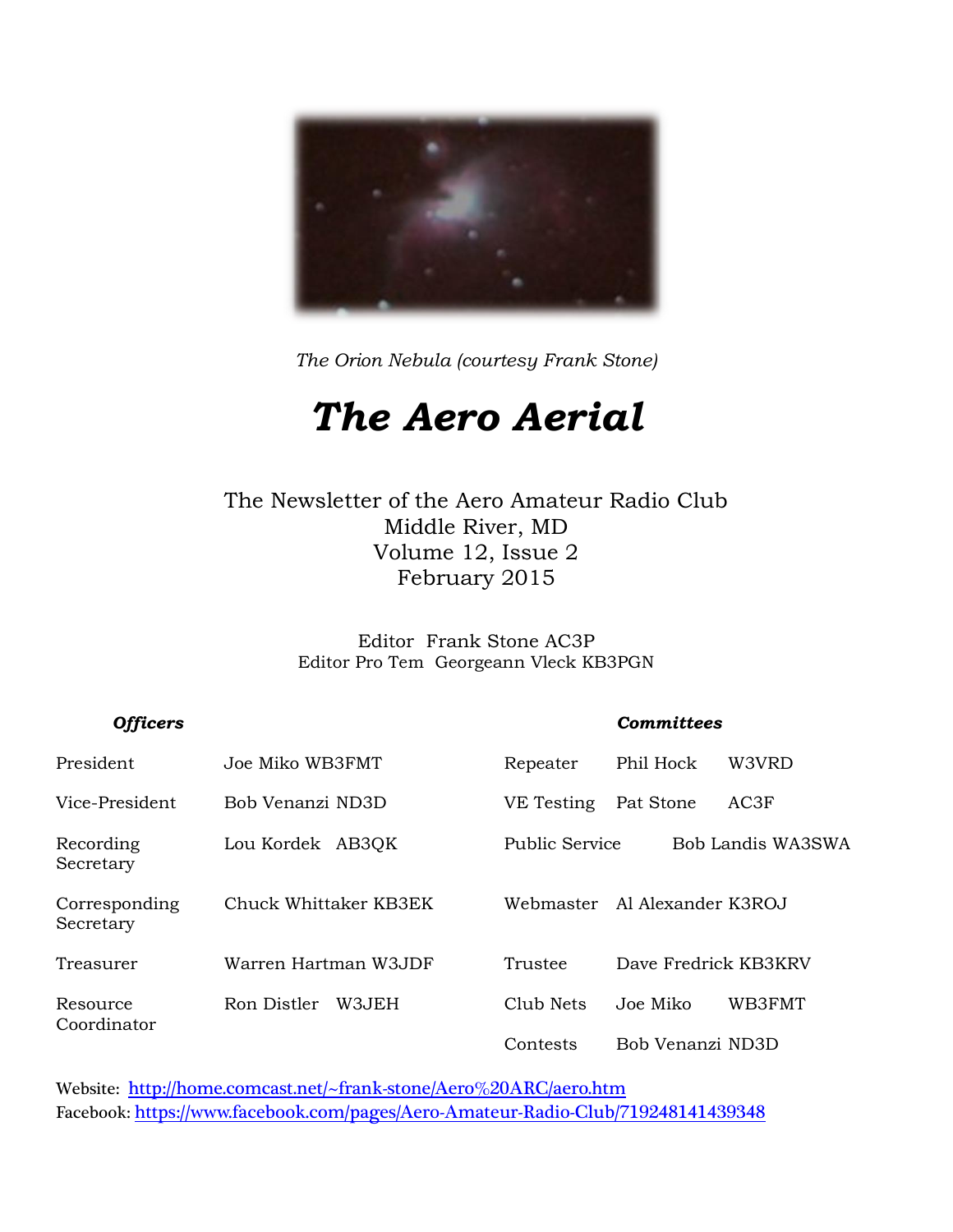## **About the Aero Amateur Radio Club**

#### **Meetings**

The Aero Amateur Radio Club meets on the first and third Wednesdays of the month at Essex SkyPark, Diffendall Road, Essex. Meetings begin at 7:30 p.m. local time. Meetings are canceled if Baltimore County Public Schools are closed or dismiss early.

#### Repeaters

W3PGA 2 M : INPUT : 147.84 MHz, OUTPUT : 147.24 MHz W3PGA 70 Cm: INPUT : 444.575 MHz, OUTPUT : 449.575 MHz W3JEH 1.25 M: INPUT : 222.24 MHz, OUTPUT : 223.84 MHz

#### Club Nets

Second Wednesday Net – 10 Meters (28.445 MHz) @ 8 p.m. Local Time Fourth Wednesday Net – 2 Meters (147.24 MHz Repeater) @ 8 p.m. Local Time Fifth Wednesday Net – 70 Centimeters (449.575 MHz Repeater) @ 8 p.m. Local Time

#### Radio License Exams

The Aero Amateur Radio Club sponsors Amateur Radio License Exams with the ARRL VEC. Examination sessions are throughout the year. Walk-ins are welcome.

#### 2015 Examination Schedule

Where: White Marsh Branch Baltimore County Public Library 8133 Sandpiper Circle, White Marsh, Md. 21236 Time: 1 p.m. Dates: January 24, March 14, May 23, August 22, October 24 Contact: Patricia Stone AC3F, email: <u>ac3f@juno.com</u>, landline: 410-687-7209

#### LOCAL AREA NETS

| Day                    | Time          | Freq. (MHz) | <b>Net Name</b>                   |
|------------------------|---------------|-------------|-----------------------------------|
| Daily                  | $9 - 10$ am   | 145.330     | <b>Oriole Net</b>                 |
| Daily                  | 6 pm          | 3.820       | Maryland Emergency Phone Net      |
| Daily                  | $6:30 - 7$ pm | 146.670     | <b>Baltimore Traffic Net</b>      |
| Daily                  | 7 pm & 10 pm  | 3.643       | <b>MD/DC/DE Traffic Net</b>       |
| $2nd$ Tue              | $7:30$ pm     | 146.670     | <b>Baltimore County RACES Net</b> |
| $2nd$ Wed              | 8 pm          | 28.445      | <b>Aero ARC Net</b>               |
| $4th$ Wed              | 8 pm          | 147.240     | <b>Aero ARC Net</b>               |
| $5th$ Wed              | 8 pm          | 449.575     | <b>Aero ARC Net</b>               |
| When activated by NOAA |               | 147.030     | SkyWarn (primary)                 |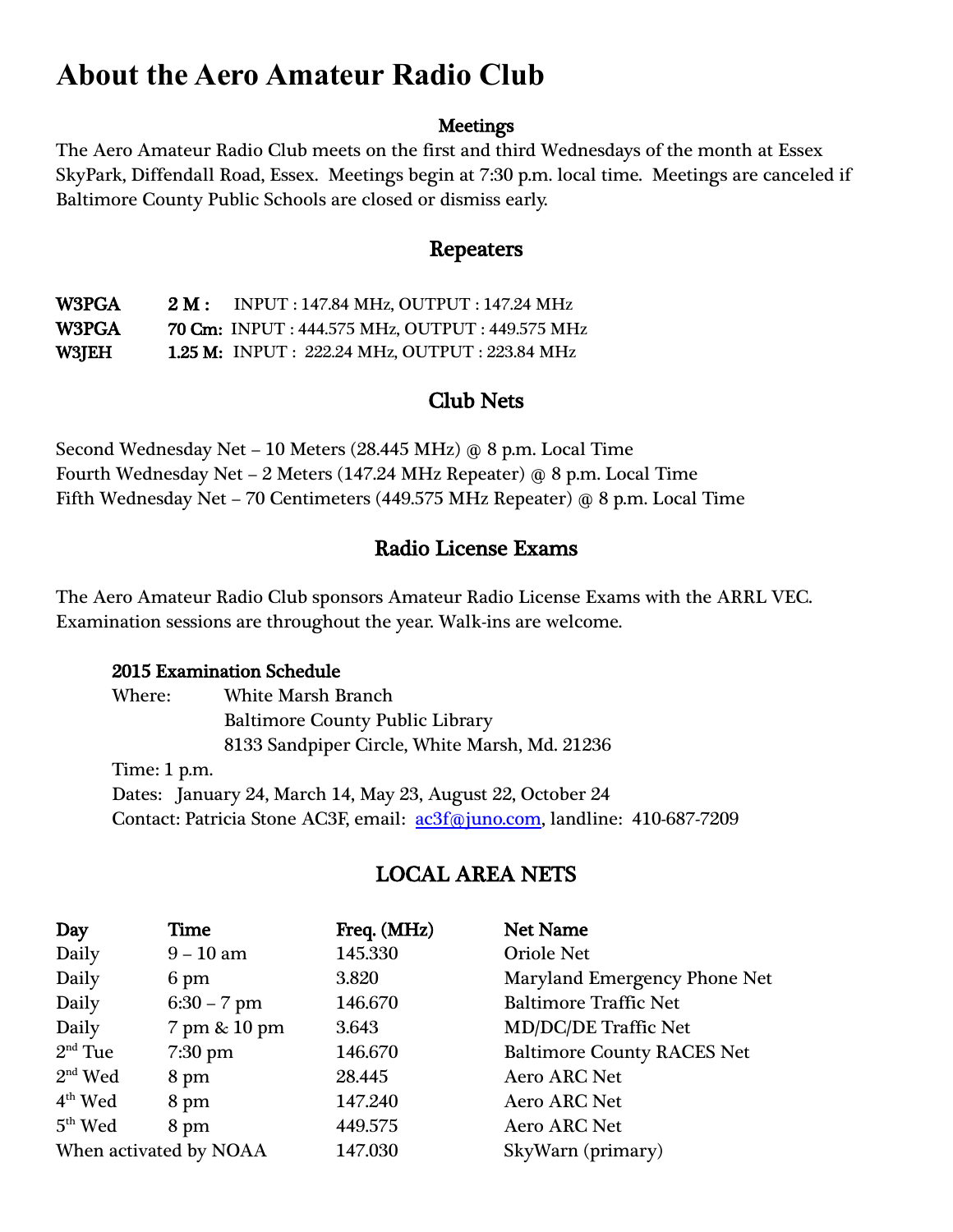#### From the Editor: Thanks to Frank Stone for doing the calendar this month.

## NET REPORTS

**1-7-15:** AERO SNOW NET, 2 meter/440 net, 20:00 to 20:26 local

Due to the conditions at the airport (snow-covered parking lot) and impending wind and low temperatures, the meeting scheduled for 1/7/15 was canceled and a "snow net" was held. Since the 2 meter repeater at Kenwood in under repair, a standby configuration was set up by Frank and Joe using two Yeasu 8900 and using the 440 repeater as a control link.

W3PGA NCS Joe Essex, KB3VAE Richard Middle River, AC3P Frank Middle River, AC3F Pat Middle River, KC3AID Marty Rosedale, KA3SNY Dave Essex, KB3PGN Georgeann **Essex** 

Weather from the NCS was listed as 17° F with winds W at 12 mph winds.

**1/14/15:** 28.445 MHz, 8 pm - 8:30 pm

AC3P (NCS) Frank, W3JEH Ron, KA3SNY Dave, N3VBJ Jerry, KC3ANJ Charles, NE3A Ken, AC3F Pat

**1/21/15**: Aero Snow Net, 147.24 MHz from 20:00 to 21:05 local.

Baltimore County Schools had early dismissal, so the Aero Meeting for 1-21-15 was canceled.

W3PGA NCS Joe Essex, K3TEL Arnold Towson, KB3JVP Ken Middle River, W3VRD Phil Essex, N3VBJ Jerry Dundalk, KB3VAE Rich Middle River, KA3SNY Dave Essex, KB3PGN Georgeann Essex, K3ROJ Al Essex, AC3P Frank Middle River, AC3F Pat Middle River, W3JEH Ron Perry Hall

Repeater repairs by Phil and Jerry, thanks, guys, 2 meter running about 40 watts and 440 running about 50 watts. Weather from the NCS Mt. Essex Weather Station was listed as 35° F with 0 mph winds and 3 inches of snow. Phil's presentation on repeaters will be at the Feb. 18 meeting. It was suggested that we read the article on repeaters in the Feb. QST as preparation.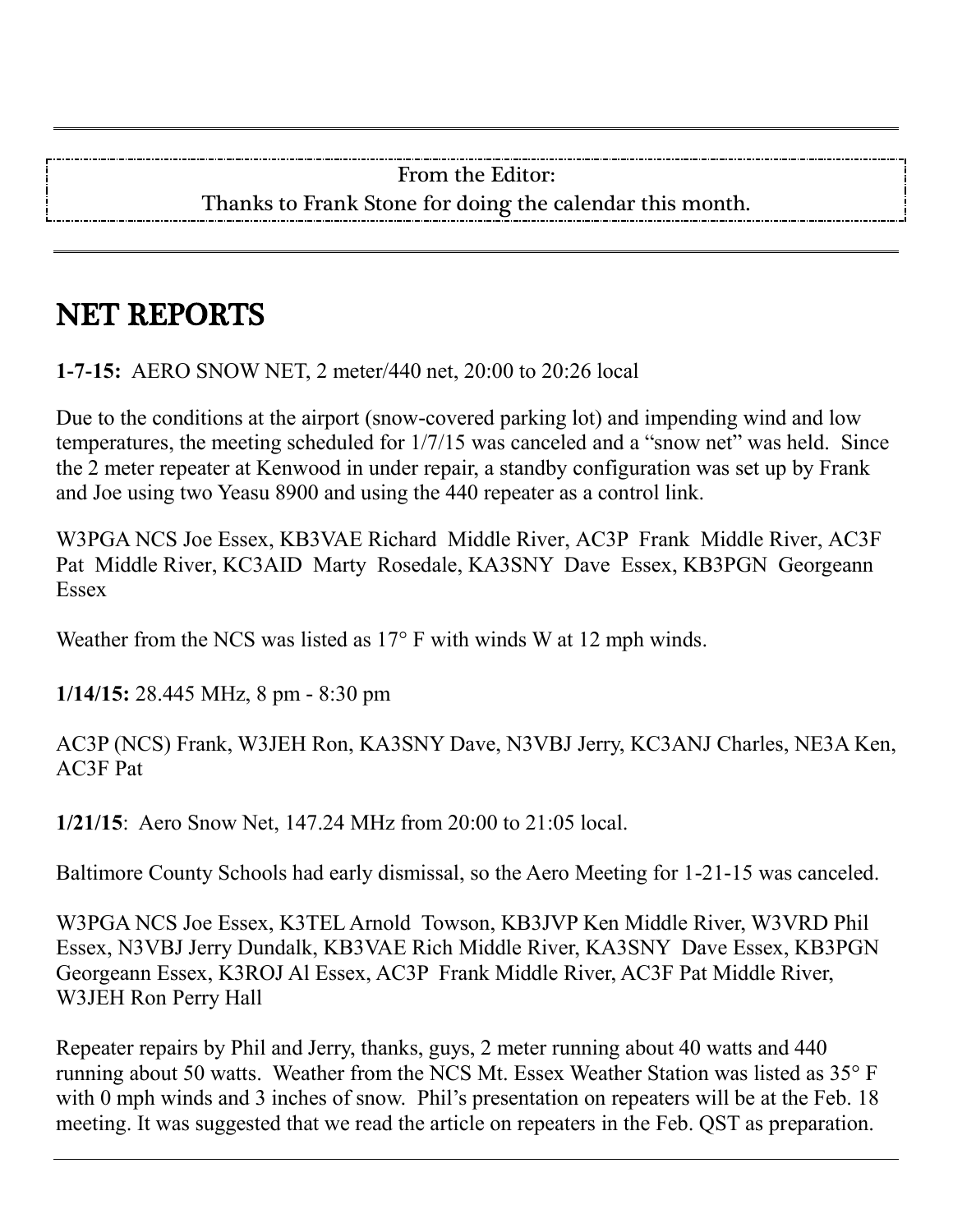#### **Station Activities**

*By Frank Stone, AC3P*

**KA3SNY** has left the salt-mine. Congratulations, Dave. Many thanks to **W3VRD** and **N3VBJ** for getting

the .24 repeater back on the air. **KB3PGN** is back at the Annapolis asylum, though for the most part working from home this year. Speedy recovery to **W3JDF** and Margaret Holy. **K3ROJ** was heard on the 2 meter "Snow Net". **AC3F** was heard by **W3JEH** during Straight Key Night. Ron is waiting for that SWL QSL Card. **AC3P** was pounding brass too but the signal seems to be down in the mud until Pat gets on the air.

#### **What's On The WEB?**

*By Frank Stone, AC3P*

It's been a while since there has been an article listing various Amateur Radio Websites. Some sites have gone away or changed addresses. New sites may have appeared. Here is a list of web pages that may be of interest to our readers.

- ARRL [www.arrl.org](http://www.arrl.org/) Everything related to the American Radio Relay League
- QRZ [www.qrz.com](http://www.qrz.com/) Callsign look-up, Amateur Radio Discussion Boards, Practice Exams
- Hamnet [www.hamradio.net](http://www.hamradio.net/) Call-sign lookup, Discussion Boards
- EQSL [www.eqsl.cc](http://www.eqsl.cc/) Electronic QSLs
- CQ Magazine [www.cq-amateur-radio.com](http://www.cq-amateur-radio.com/) All things related to ham radio
- WM7D Call Sign Lookup [www.wm7d.net](http://www.wm7d.net/) Call sign database

FCC Licensing - <http://wireless2.fcc.gov/UlsApp/UlsSearch/searchLicense.jsp> Call sign database and online FCC transactions

- AMSAT [www.amsat.org](http://www.amsat.org/) Amateur Radio Satellites
- ARISS [www.ariss.org](http://www.ariss.org/) Amateur Radio on the International Space Station
- T-MARC- [www.tmarc.org](http://www.tmarc.org/) Mid-Atlantic Repeater Coordination
- Aero ARC <http://home.comcast.net/~frank-stone/Aero%20ARC/aero.htm> The club website
- Baltimore Amateur Radio Club [www.w3ft.com](http://www.w3ft.com/) BARC's Webpage
- Baltimore Radio Amateur Television Society [www.bratsatv.org](http://www.bratsatv.org/) BRATS Webpage

On Facebook:

- Aero ARC <https://www.facebook.com/pages/Aero-Amateur-Radio-Club/719248141439348>
- BARC <https://www.facebook.com/pages/Baltimore-Amateur-Radio-Club/155318857812039>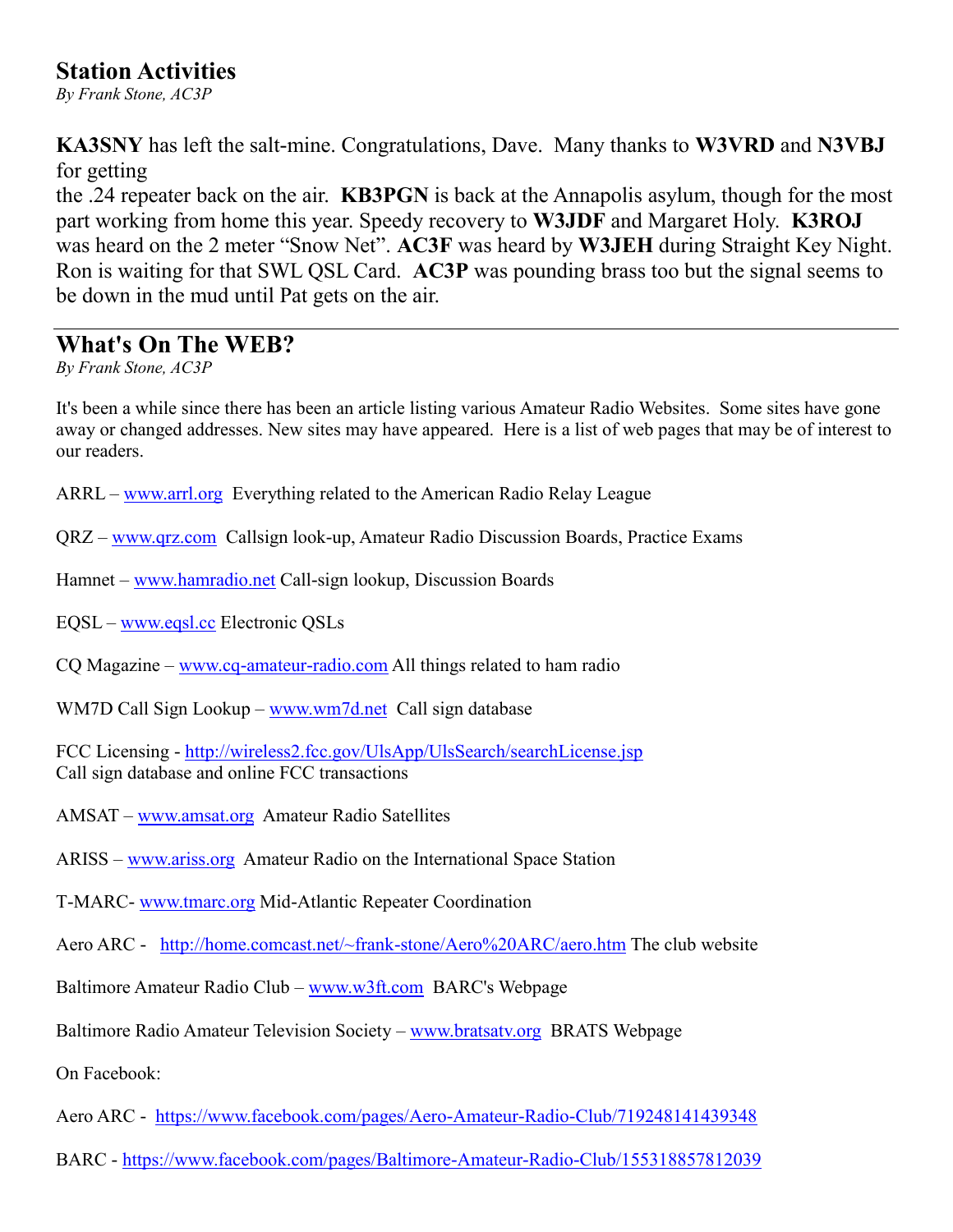## **DUES ARE DUE**

Weather permitting, dues will be collected at the Feb. 4 meeting. The yearly dues per individual member are \$24.00, or \$24.00 plus \$2.00 per each additional member for the family membership. If you have not paid for 2014 you owe that amount plus the \$24 for 2015.

If you have any question you can contact Warren at [W3JDF@arrl.com](mailto:W3JDF@arrl.com) or see him at the February  $4<sup>th</sup>$  meeting (weather permitting).

## Upcoming Second Wednesday Presentations

These presentations will be given at the Essex SkyPark FBO building following a short business meeting.

| Date    | Topic                                     | Presenter       |
|---------|-------------------------------------------|-----------------|
| 2/18/15 | Repeaters How-Why & New                   | Phil W3VRD      |
| 3/18/15 | A SkyWarn Presentation                    | Jerry N3VBJ     |
| 4/15/15 | <b>EME</b> Prep/Astronomy                 | Joe WB3FMT      |
| 5/20/15 | ISS Sighting and Contacting               | Frank AC3P      |
| 6/17/15 | <b>Field Day Best Operating Practices</b> | <b>Bob ND3D</b> |
| 7/15/15 | Contest Logging w/N1MM+                   | <b>Bob ND3D</b> |

#### **February 18, 2015 Presentation -- Radio Repeaters by Phil Hock, W3VRD**

The presentation is about what a repeater consists of, different types and ham bands, and our club repeaters.

#### **March 18, 2015 Presentation – SKYWARN by Jerry Cimildora N3VBJ**

#### **How Does Skywarn Work?**

When hazardous weather occurs, Skywarn volunteers report what is happening at their location. They are asked to report conditions such as rain and snow amounts, hail, flooding, tornadoes, or damage to trees or property.

Reports arrive at the NWS office via telephone, email, social media, and the Skywarn amateur radio net. The reports are combined with radar, lightning, satellite and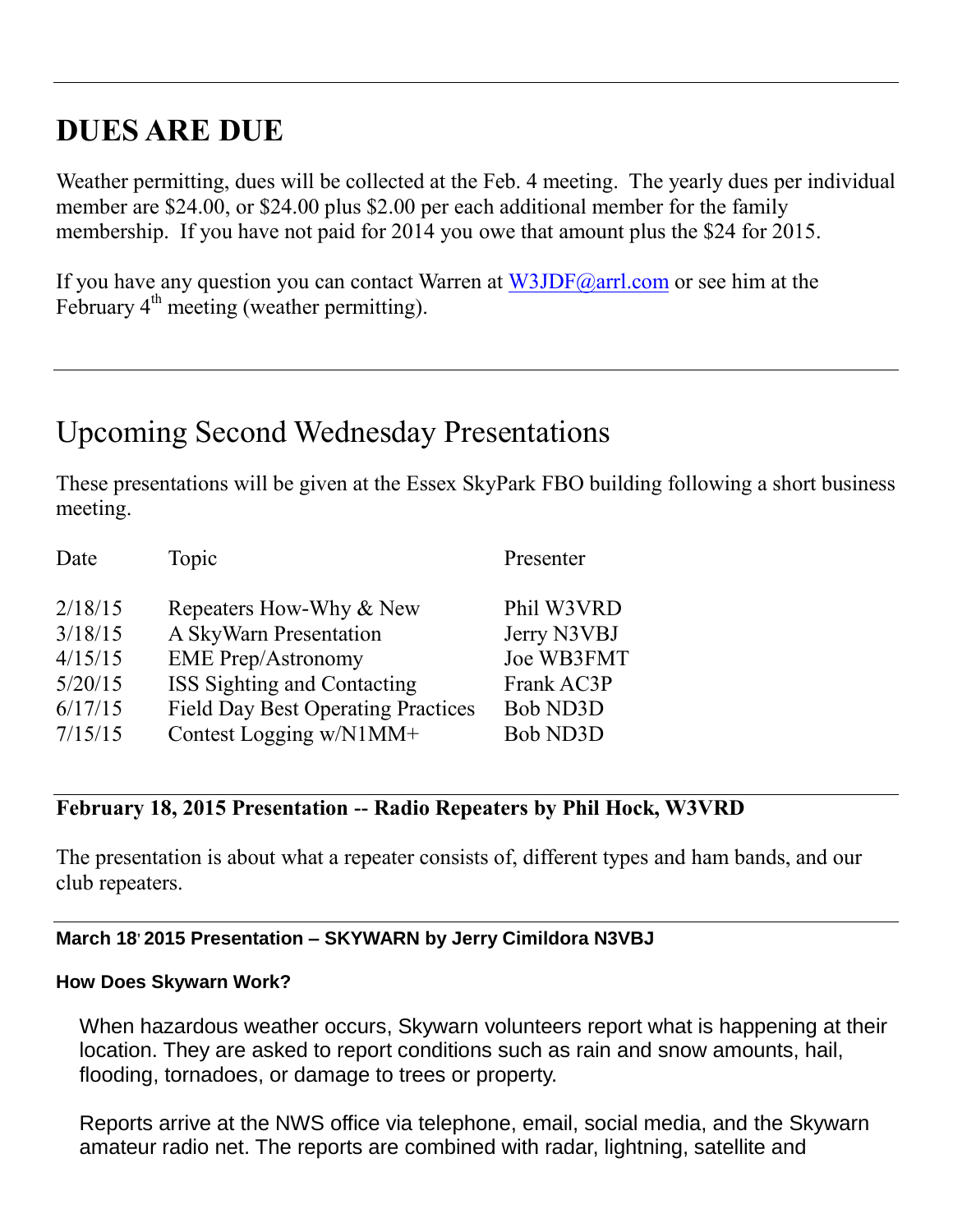computer model data to determine what the storms will do next. Spotters provide the "ground truth" to NWS forecasters: important information that radar won't always show. The reports are used by forecasters to issue public statements, watches, warnings, advisories, and short-term forecasts. These products reach the public through the Internet, NOAA weather radio, the media and other means.

Skywarn reports also go into Storm Data, which is an official publication that documents severe weather across the country. Storm Data can be used to create a severe weather climatologic (or history) of the local county and city.

#### **How Does The Skywarn Amateur Radio Net Work?**

Many Skywarn volunteers are also licensed amateur radio operators. The ability of many amateur radio operators to operate during power outages is an asset to the NWS. During severe weather, amateur radio volunteers staff the radio station at the NWS office, using the call sign WX4LWX. They talk to spotters in the area where a storm is hitting, and request information needed by forecasters, such as hail size or rainfall accumulation. AS many of you saw on June 29th, 2012, large storms such as hurricanes and derechos can knock out phone service. Skywarn amateur radio volunteers help when there are communications outages so that NWS can continue to receive weather reports and feed warnings and other critical information out to communities. The WX4LWX station can also communicate with the National Hurricane Center, if needed.

Jerry N3VBJ Northeastern Coordinator for SKYWARN. For further information contact him at n3vbj1@gmail.com

Presenters who wish to submit a description of their talk may email it to Georgeann at [KB3PGN@reagan.com](mailto:KB3PGN@reagan.com) for inclusion in the Aerial.

### SKYWARN CLASSES

### **Thursday, April 2, 2015, SKYWARN BASIC TRAINING**

 $6:30 - 9:00$  pm Robinson Nature Center, 6692 Cedar Lane, Columbia, MD 21044

You will be trained by NWS personal to recognize features associated with rapidly developing, mature, and dissipating thunderstorms which cause hazardous weather such as lightning, flooding, hail, tornadoes and downbursts. We will also review the basic organization of the National Weather Service and our Watch/Warning/Advisory system.

At the end of the course, you will be assigned a SKYWARN spotter number which we will maintain in our official database. You will also be directed how to report this vital weather information. For those who have attended in the past but want a refresher, please feel free to attend.

Sponsored by the Howard County Office of Emergency Management. To sign up, visit **skywarnhoward.eventbrite.com** For more classes, check **weather.gov/lwx/skywarn**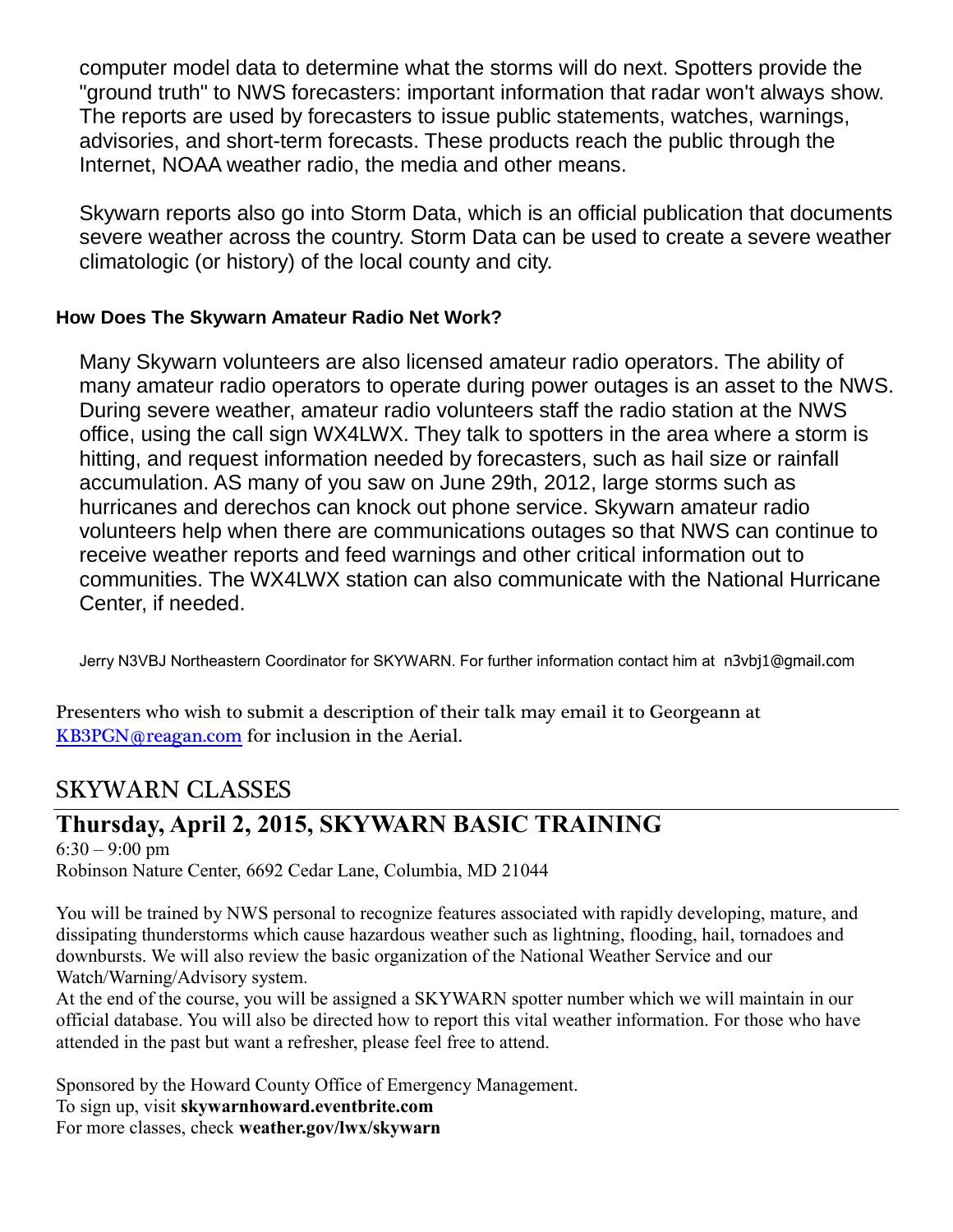## **Thursday, 29 January 2015, WINTER WEATHER**

6:30 - 8:30 pm Prince George's Fire Services Building, 6820 Webster Street, Lanham, MD. Basics 1 is a prerequisite of the class.

Prince George's Office of Emergency Management and Prince George's County REACT are sponsoring a Skywarn Class on Winter Storms to be conducted by the National Weather Service, Skywarn Program.

To register, click on: [<www.eventbrite.com/e/skywarn-winter-storm-15-02-tickets-14679293161?aff=Email>](http://www.eventbrite.com/e/skywarn-winter-storm-15-02-tickets-14679293161?aff=Email) or [<www.PGCountyREACT.org>](http://www.pgcountyreact.org/).

Questions may be addressed to Paul Bowling via e-mail at: [Paul@W4ATN.com](mailto:Paul@W4ATN.com)



VE CORNER by Pat Stone, AC3F

## **Aero ARC VE 2015 Test Schedule**

- Where: White Marsh Library, 8133 Sandpiper Circle, White Marsh Md. 21236
- Time: 1 P.M.
- Dates: March 14, May 23, August 22, October 24

Contact: Patricia Stone, AC3F, phone: 410-687-7209, email: [ac3f@juno.com](mailto:ac3f@juno.com)

The VE test session on January 24 had 8 candidates, 7 of whom were successful in passing their respective tests. Due to the storm conditions in the northeast, the mail has been delayed. Names of the new hams will be published in the Marc issue.

#### **EXTRA LICENSE CLASS BY CARA Tuesday, March 10, 2015 through June 9**

**Calvert County Services Bldg, 150 Main St, Prince Frederick, MD 20678**

Sponsored by the Calvert Amateur Radio Association (CARA).

The class will meet once a week on Tuesday's from 7 – 10 pm EXCEPT the third Tuesday of the month, which is our monthly ARES meeting.

Location is the same location where monthly CARA meetings are held.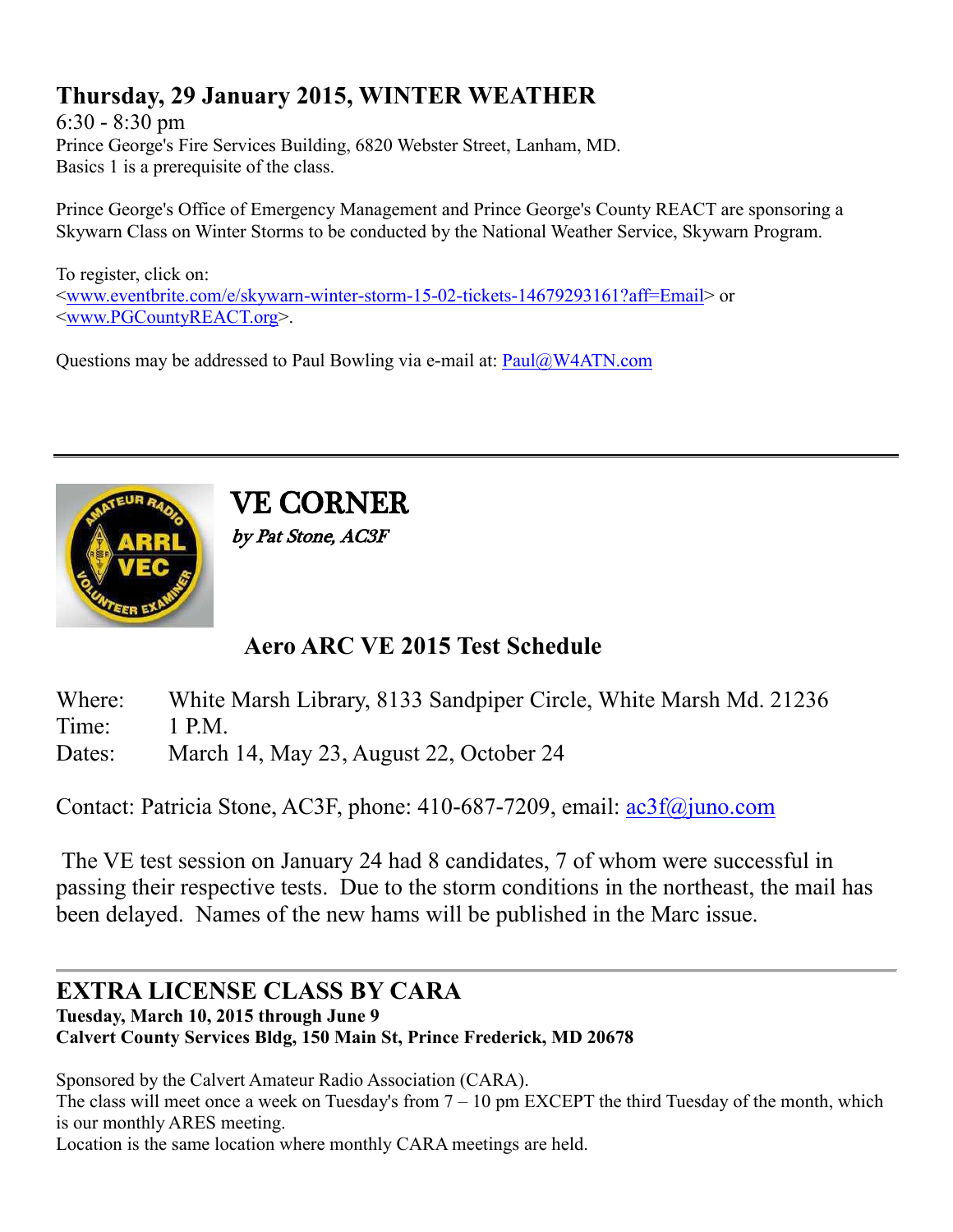There is no fee for the class but you must purchase study books/manuals. Attendees are responsible for procuring their own study guides. Either the W5YI Extra Class study guides [\(http://www.w5yi.org/catalog.php?sort=4\)](http://www.w5yi.org/catalog.php?sort=4) or the ARRL Extra Class Manual [\(http://www.arrl.org/shop/ARRL-Extra-Class-License-Manual-10th-Edition/\)](http://www.arrl.org/shop/ARRL-Extra-Class-License-Manual-10th-Edition/) are suitable, but the class presentations will more closely follow the topic sequence of the ARRL manual.

Students may wish to consider augmenting license manuals with an on-line service such as <http://www.hamradiolicenseexam.com/> There is a possibility that after the course a local test session may be offered.

If you plan to attend the class, please RSVP Shawn,  $n\frac{3ae}{a}$ comcast.net

WEBSITE for UPCOMING LICENSE CLASSES

[<http://www.arrl.org/find-an-amateur-radio-license-class>](http://www.arrl.org/find-an-amateur-radio-license-class) you will find information on clubs or other groups who are holding a licensing class.

## UPCOMING HAMFESTS

**Saturday, February 7, 2015,** Virginia State Convention (Richmond Frostfest) Richmond Raceway Complex, 600 E. Laburnum Ave., Richmond, VA 23218 Richmond Amateur Telecommunications Society [<www.frostfest.com>](http://www.frostfest.com/) Talk-In: 146.88 -600 (PL 74.4) Contact: DeeDee Farrell, KK4AVC, PO Box 14828, Richmond, VA 23221 Phone: 804-657-7038, Email:  $\langle \text{info}(\hat{a}) \text{frostfest.com} \rangle$ 

#### June 21, 2015: BARC Hamfest, Arcadia VFC, Upperco, MD.

Baltimore Amateur Radio Club Father's Day Hamfest will be held on Sunday, June 21st 2015 at the Arcadia Volunteer Fire Company Grounds. The address is 16020 Carnival Ave, Upeerco, MD 21155. It is just a few miles north on Route 30 from the top of I-795. The show will be from 8 am until 12 noon and it will be a TAILGATE hamfest. The prices will be \$5 admission and \$10 per tailgate spot. More information will follow soon. Bill Dobson, N3WD

#### **Monday, March 16, 2015,** INDOOR TAILGATING EXPO

The Frederick Amateur Radio Club will be sponsoring an "Indoor Tailgating Expo" on, Monday, March 16, 6-9 PM (setup at 5 PM), at Independent Hose Company, 310 Baughmans Ln., Frederick. VE testing, MESH demonstrations, etc., and 2 large tailgating tables will be available for \$20 for the pair. Admission is free.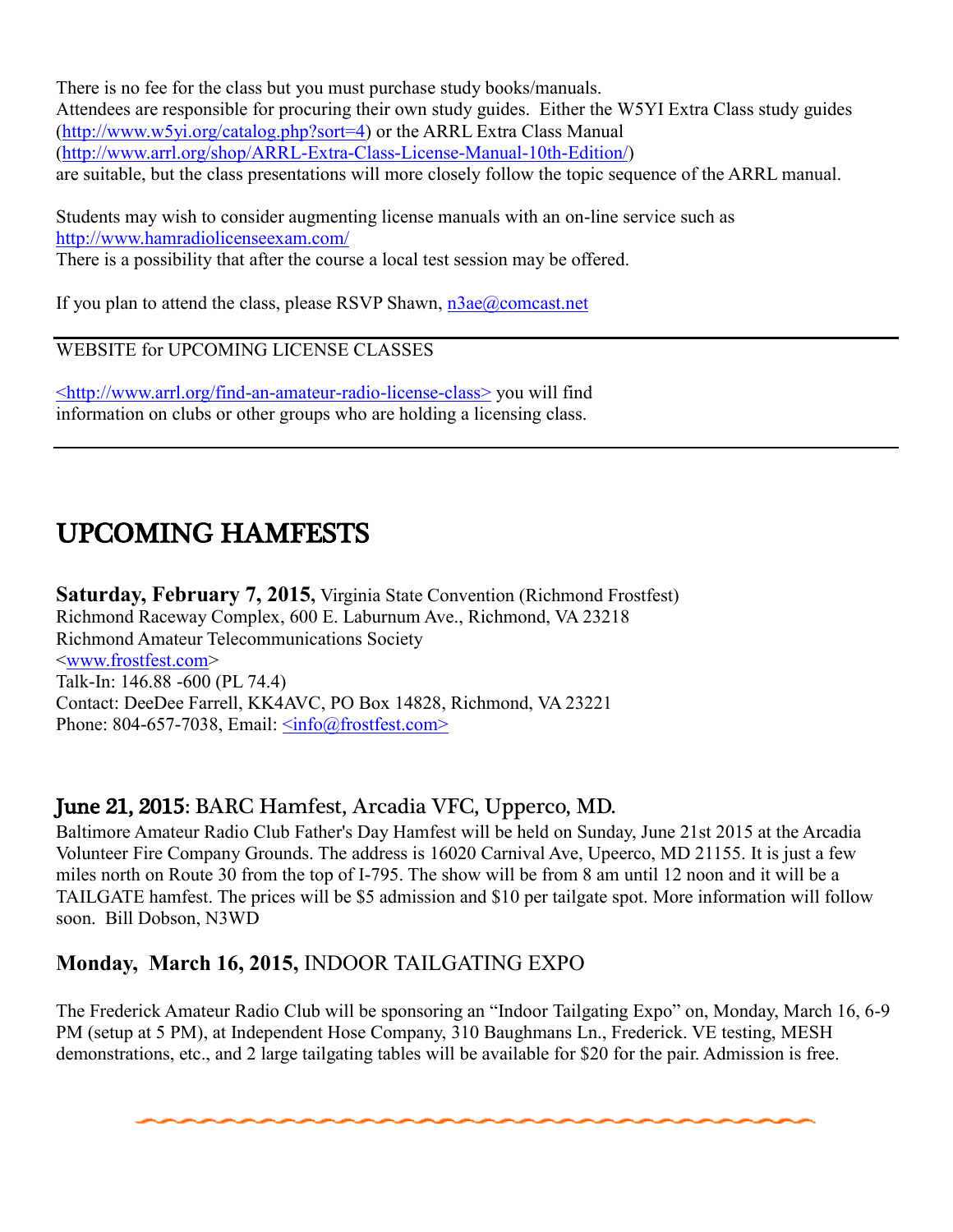# From the Skies over Mt. Essex

#### **SKY Events for February 2015**

*Feb.*  $I^{st}$  Venus is  $0.8^\circ$  South of Neptune at  $06:00$  (11 UT)

*Feb 3rd - Full Moon* "Storm Moon" for the English Medieval and the "Trapper Moon " for the Colonial American.

Feb.  $6<sup>th</sup>$  – Zodiacal Light visible N Latin Western evening twilight for next two weeks.

Feb.  $6<sup>th</sup>$  – Jupiter at opposition- visible all night!

*Feb 12th --* Last Quarter Moon

Feb  $17<sup>th</sup>$  – Mercury 3° S of the Moon 01:00 (6 UT)

*Feb 18th – New Moon*

Feb 20<sup>st</sup>- Venus 2° S of Moon & Mars is 1.5° S of Moon at 20:00 (01 UT 2/21/15)

Feb  $21^{st}$ - Venus  $0.5^{\circ}$  S of, Mars at 15:00 (20 UT) and Uranus is 0.3° S of Moon at 17:00 (22 UT)

Feb  $24<sup>th</sup>$  – Mercury greatest elongation West  $27<sup>o</sup>$  11:00 (16UT)

*Feb 25th –* First Quarter Moon

Feb  $26<sup>th</sup>$  – Jupiter Double shadow transit 14:36 (19:36) UT)

#### **Planet Lookout at mid-Month Sunrise 06:58 EST and Sunset 17:43 EST**

**Mercury** in the East at sunrise, magnitude 0.7; 9.0 arc seconds

**Venus** in the West at Dusk magnitude -3.9 and 11.4 arc seconds.

**Mars** In the West at Dusk, magnitude +1.2 and 4.3 arc seconds wide.

**Jupiter** Visible all night, magnitude -2.6 size 45.3 arc seconds.

**Saturn** *Morning* sky. Magnitude +0.5 size 16.4 arc seconds.

**Uranus** In the West sets by 21:30EST. Magnitude +5.8 size 3.4 arc seconds.

**Neptune** Also in the West sets by 18:30 EST. Magnitude +8.0 size 2.4 arc seconds.

#### **High Noon - Low Moon**

If you go outside at night in the winter you will notice that the Moon is high in the sky, but during the day the Sun just seems to glide above the roof tops from mid morning till early afternoon. And in during the summer time this is reversed, the Sun on June  $21<sup>st</sup>$  is almost directly over head, with a low evening Moon.

This is really happening, due to the geometry of the Earth's orbit around the Sun and the Moon's orbit around the Earth. The Sun and planets follow an apparent path in the sky called the ecliptic, this is an arc that travels 23 .4 degrees north and south of the celestial equator. During the spring equinox the Sun is on the equator 0 Hrs Right Ascension (near Pegasus) and begins to travel northwards, in the fall it moves southwards. The high point is at summer and low at winter solstices. The Sun moves slowly against the background sky at 1.01 ° per day. The moon on the other hand moves around the Earth at about 12° per day.

All new moons' start out within a few degrees of the Sun and then moves eastwards at 1/2° per hour following the ecliptic, high or low. At least once per month some phase of the moon will be at the highest declination in Taurus the Bull which located at 6 hr Right Ascension. But back to the Full Moon, the full moon occurs when the moon is opposite the Sun, thus being moon is half way around its orbit of the Earth the Sun has moved about 15° being opposite when Sun at Noon is high in the sky in the Summer it is located near Taurus the Full Moon at the same time would be located near Scorpius the lowest part of the sky. It works just the opposites in the winter when the Sun is low the Moon is high.